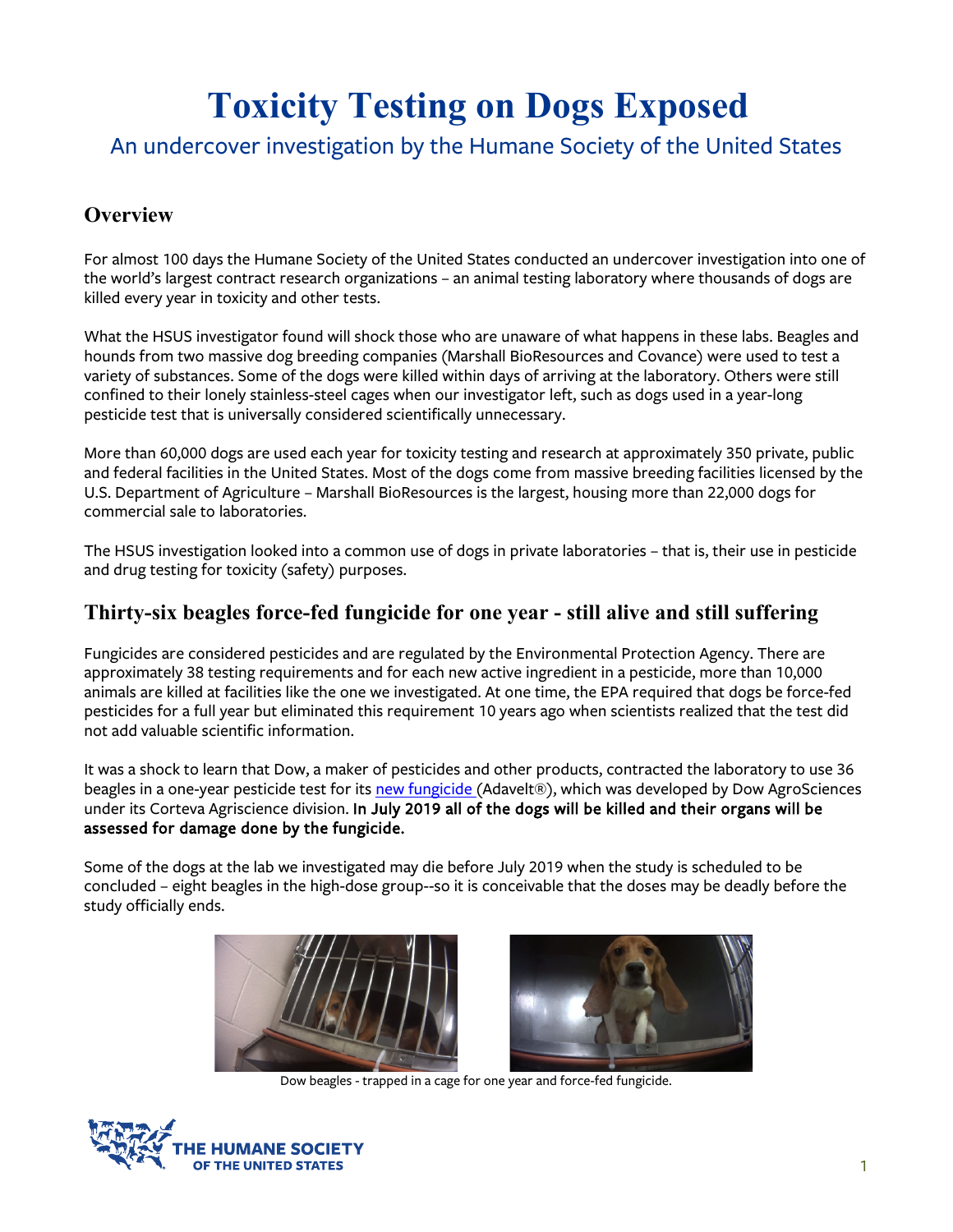The method of force-feeding the fungicide to the dogs does not mimic how it might be ingested by humans. Workers at the lab use gelatin capsules, fill them with the prescribed amount of fungicide and then force the capsules down the beagles' throats sometimes using up to four capsules per dog depending on the dose. Certain dogs in the study looked and acted sicker than others when our investigator visited them through the first two months of the study. These were quite likely the dogs receiving the highest doses of fungicide.

The HSUS and Humane Society International corresponded with Dow, urging an immediate end to the test and release of the dogs. When asked why it was carrying out this dog test, the company responded that it was fulfilling a Brazilian regulatory requirement. Although the one-year dog test is still technically 'on the books' in Brazil, the country's pesticide authority, ANVISA provided us with confirmation via email that it is readily granting waiver requests from companies to forego the one-year dog test. At Dow's urging, we also sent a joint letter to ANVISA requesting a more formal, written communication of this policy, which the agency supplied within days to the entire Brazilian pesticide industry. However, Dow's regulatory affairs division decided that they still need additional confirmation on their specific product from the agency.

#### We can no longer delay and are calling on Dow to end the test, release the dogs and work with us to place them in loving homes before it's too late.

#### **The life and death of Harvey the beagle - "He was a good boy"**

Harvey was at least five-months-old when he and 22 other male beagles arrived at the laboratory for use in an experiment sponsored by a Manchester, New Hampshire, start-up-company called Paredox Therapeutics, LLC.

As one lab employee observed, the day Harvey was killed was "the best life he knew" simply because he was allowed out of his sterile cage to run around on the floor for a minute prior to being carried down the laboratory hallway to the necropsy department for euthanasia. The employee sat Harvey in her lap and asked if he wanted some "last minute snuggles" before handing him over to be euthanized. When our investigator asked another employee why Harvey was the only dog in the experiment who had been named by staff, the employee said, "He was the dog that stood out the most in the whole study." Then he pronounced Harvey a "good boy." But Harvey was no different from the other 22 beagles killed in this experiment. He loved attention from humans and he showed it.



Harvey gives high-fives



Harvey recovering after surgery



Harvey- a "good boy"



The dogs' chests were surgically opened and two commonly-used substances (thiostrepton and gentian violet) were flooded into the area to see how the administration of the two substances was tolerated in that location. This crude method of drug delivery would likely never be used in humans,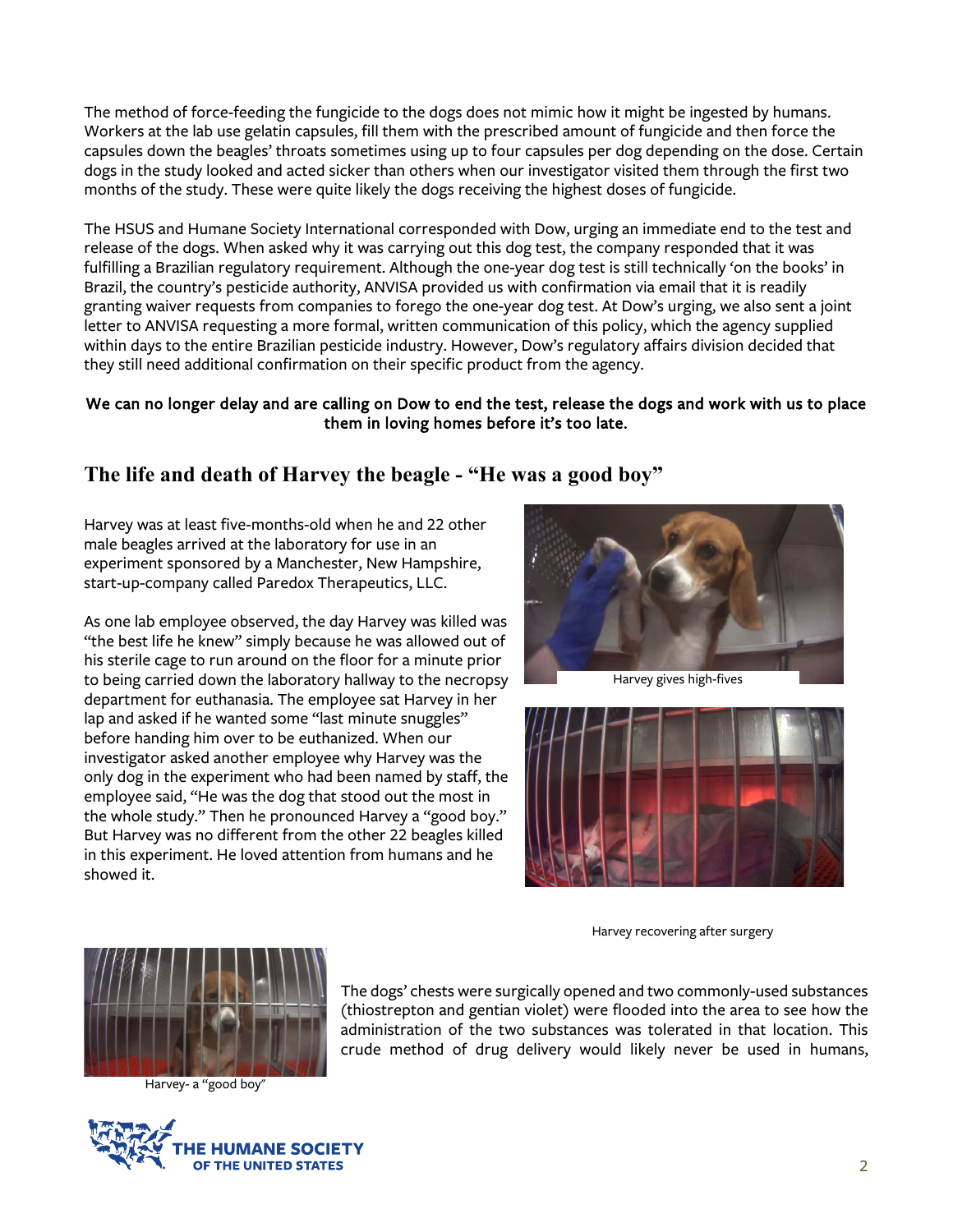

Harvey's last minutes before euthanasia

according to an expert with whom the HSUS consulted. It is clear from the video captured after the procedure that Harvey was suffering.

Paredox is listed as a University of Vermont startup company on its website but the university refuses to share any information related to Paredox. Vermont's Public Records Act allows this information to be withheld.

## **Sorry Buddy, "we're about to betray your trust:" hounds killed in experiments**

The arrival of six large hound dogs for a research study at this laboratory was chaotic. Some of the dogs were so nervous and shy that they had to be carried off the truck and cowered in large rolling carts while others jumped up on the sides of the carts to happily greet the workers. One said, "Hi there Buddy. I'm sorry for what's about to happen - we're about to betray your trust."



The hounds arrive at the laboratory.

The experiment involving the hound dogs, which was commissioned by Above and Beyond NB, LLC, was two weeks long and it was severe. Prior to invasive surgery, in which a large pump mechanism was put into their bodies for drug delivery, the dogs were pair-housed, providing some comfort in the strange sterile environment. After surgery, the dogs woke up alone in their own stainless-steel enclosures. Two weeks later, the dogs were killed, even including those who were "control animals" (who had nothing done to them) The amyotrophic



Post-surgery ALS hound with implant were killed after two weeks.

lateral sclerosis study our investigator witnessed on the dogs had also been carried out in pigs.

The drug being studied in these hounds was Riluzole. The oral form of Riluzole was FDA-approved in 1995 and is one of two drugs on the market for use by patients diagnosed with ALS. In just the last 10 years, more than \$700 million has been spent on research into ALS – largely funded by the ALS Association and the National Institutes of Health. Following promising results in animal models, [11 human clinical trials were carried out between 2006](http://csmres.co.uk/cs.public.upd/article-downloads/A-look-into-the-future-of-ALS-research.pdf) 

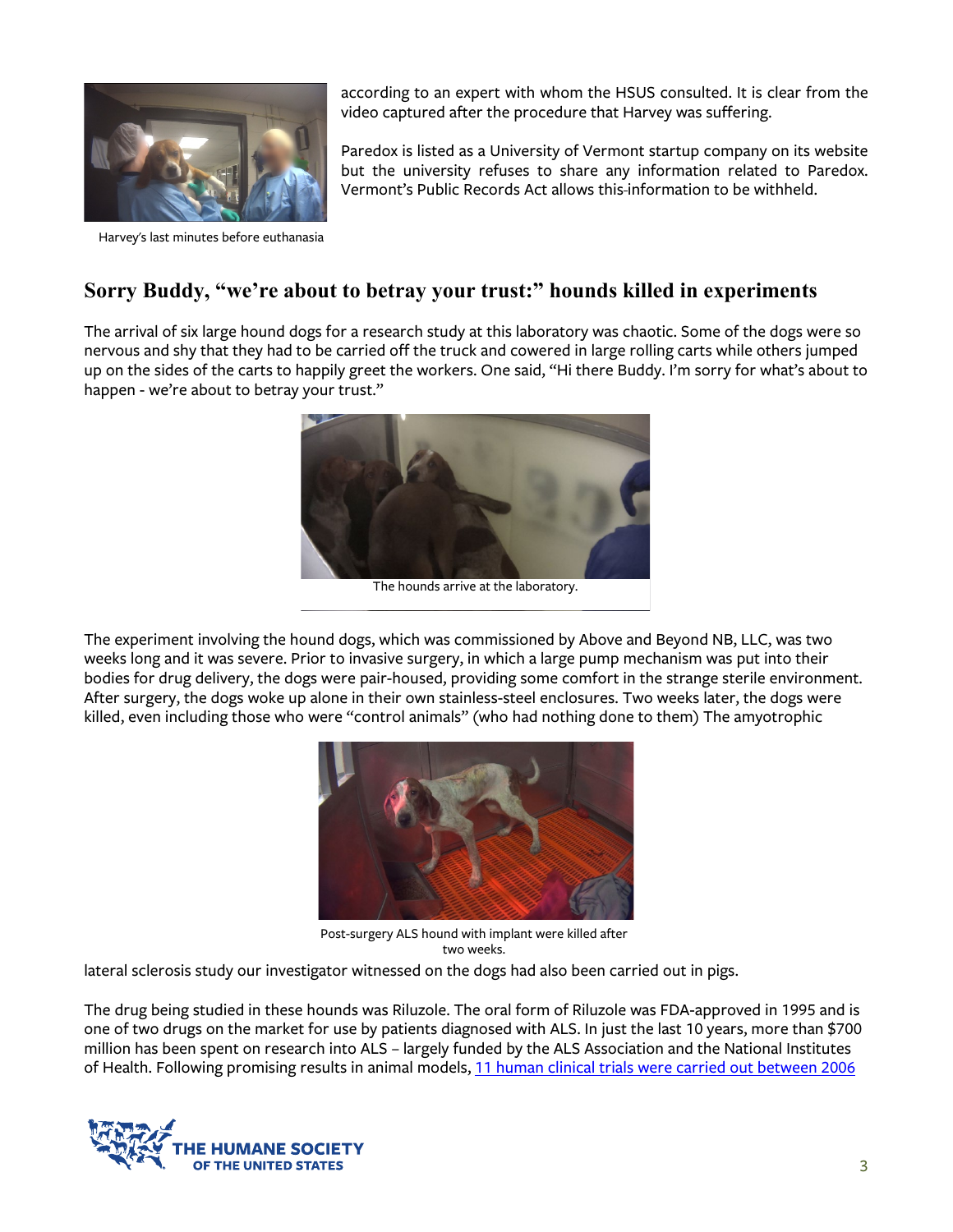[and 2016 for new ALS drugs](http://csmres.co.uk/cs.public.upd/article-downloads/A-look-into-the-future-of-ALS-research.pdf) and all [1](#page-3-0)1 failed.<sup>1</sup> A 100 percent failure rate speaks loudly about the lack of usefulness of the animal studies and clearly points to the necessity of a new paradigm.

# **Other investigation findings**

Maximum Tolerated Dose studies, which determine the highest dose of a substance that can be given without adverse effects, are being conducted on dogs at the laboratory we investigated despite the fact that international guidance documents have questioned the utility of these studies. Dogs are infused with high enough doses of a drug that they could die spontaneously or over an agonizing several days from organ or tissue damage.







Two beagles used in a Maximum Tolerated Dose study for a migraine drug.

Accidents involving cage flooring were also common. The HSUS investigator was called in to assist a coworker with a beagle whose pads on her toes had been caught in the small opening of her cage floor. The beagle screamed in pain as her swollen foot was removed from the grating. Coworkers told our investigator that this happens all the time.

The jaws of 72 beagles were surgically broken and repaired with a device being tested for toxicity in a study done for nanoMAG. At the time of our investigation the dogs had already been at the lab for one year and the study was extended into 2019.

# **The US Government's Role**

The US government plays a role in most of the research and testing carried out on dogs in the United States. The Food and Drug Administration, through its approval processes for drugs, devices and other products, often requests that companies provide numerous animal tests, including on dogs. One pharmaceutical company recently [filed a complaint](https://www.prnewswire.com/news-releases/vanda-pharmaceuticals-takes-a-stand-against-unnecessary-animal-research-300790323.html) in district court because the FDA insists that the company carry out a 9-month terminal test on dogs in order to get regulatory approval for one of its products. The company refused, citing that the test is completely unnecessary and unethical.

Various other government agencies are involved in dog testing as well. For example, while the US no longer requires a one-year pesticide test on dogs, a 90-day test is required in order to obtain pesticide approval. Finally, the National Institutes of Health, Department of Veterans Affairs, Centers for Disease Control and Prevention,

<span id="page-3-0"></span> $1$  A look into the future of ALS research; Drug Discovery Today; Volume 21, Number 6 – June 2016, Clerc, Lipnick and Willett <http://csmres.co.uk/cs.public.upd/article-downloads/A-look-into-the-future-of-ALS-research.pdf>